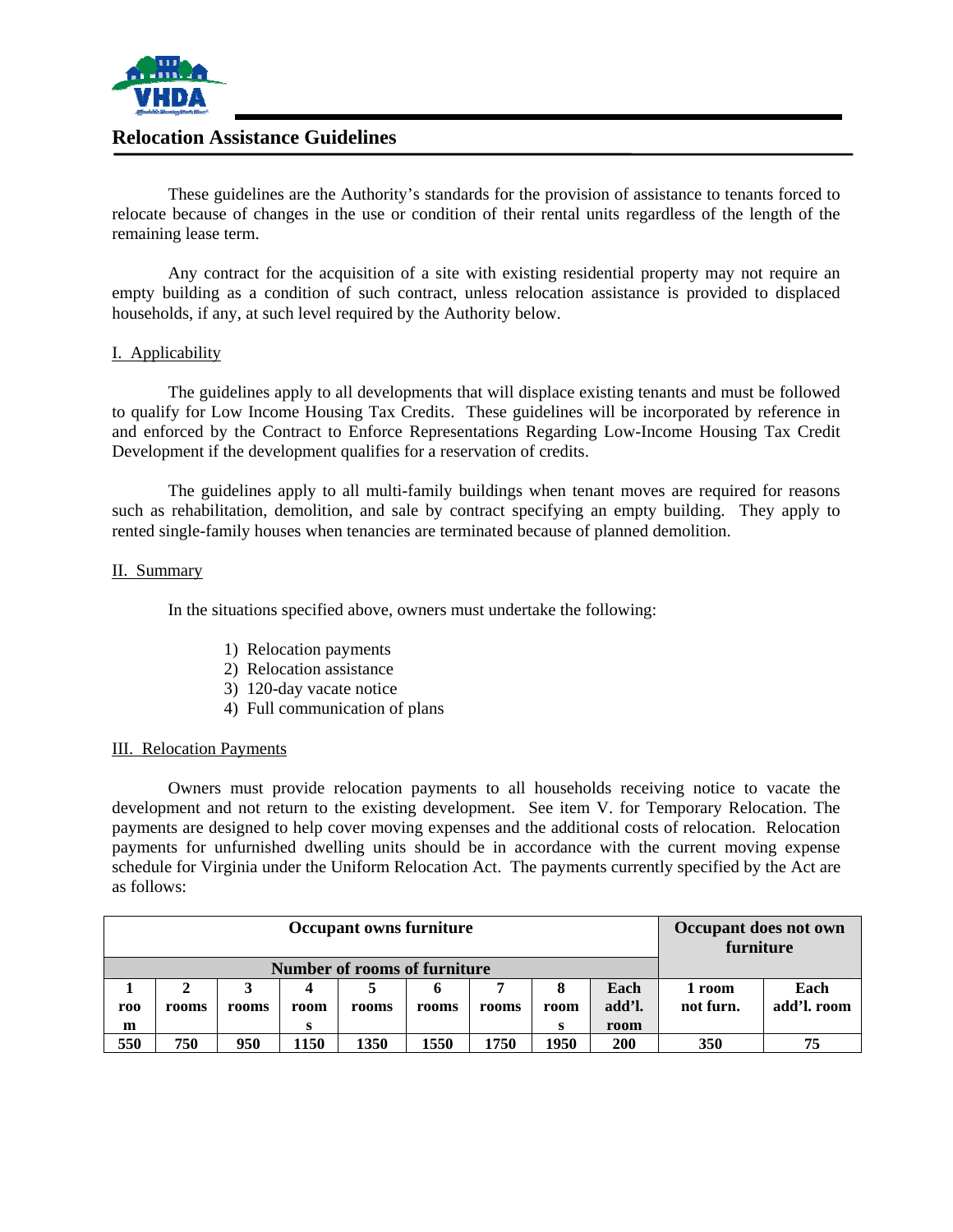# RELOCATION ASSISTANCE GUIDELINES, continued

To each leaseholder whose gross income is less than 50% of the applicable Area Median Gross Income (AMGI) adjusted for household size, owner/applicants must provide a relocation payment of twice the amount listed above.

 Owners are encouraged to discuss the details of their relocation plans with the Authority staff in order to identify special tenant circumstances that might require fine tuning of the arrangements.

 Owners must make at least half of the relocation payment when a tenant gives a definite move out date, the remainder to be paid when the tenant actually vacates. Many need this to help pay the security deposit on their next residences. Owners are urged to give careful consideration to providing relocation payments to tenants who have not yet received their 120-day notice to vacate but have compelling reasons to move early.

## IV. Relocation Assistance

Owner/applicants should provide additional relocation assistance such as:

- Expediting return of security deposits, or allowing tenants to apply them to the last month's rent
- Contacting comparably priced rental complexes to request priority for persons being displaced
- Providing transportation for tenants needing to look at other housing, especially those who are elderly or disabled
- Giving attention to the special problems of timing moves for families with school age children
- Offering to help (trucks and drivers) move furnishings

Relocation assistance and services should be made available to tenants not only during regular business hours but during evenings and weekends to accommodate tenants who would otherwise have to miss work. Owners should provide tenants written materials and/or translation services in their native languages if necessary.

# V. Temporary Relocation Assistance

 Owner/applicants must provide assistance for two moves when it is necessary for occupants qualifying for a renovated unit to move temporarily during the renovation work and then return to a renovated unit. Assistance can be either a payment to reimburse the actual cost of the move and utility transfers or moving services provided by the developer and a payment to cover the cost of utility transfers. Tenants are expected to provide documentation of their expenses. Payment for only one move is required if the tenant elects in writing to move to a renovated unit and not return to his or her original unit.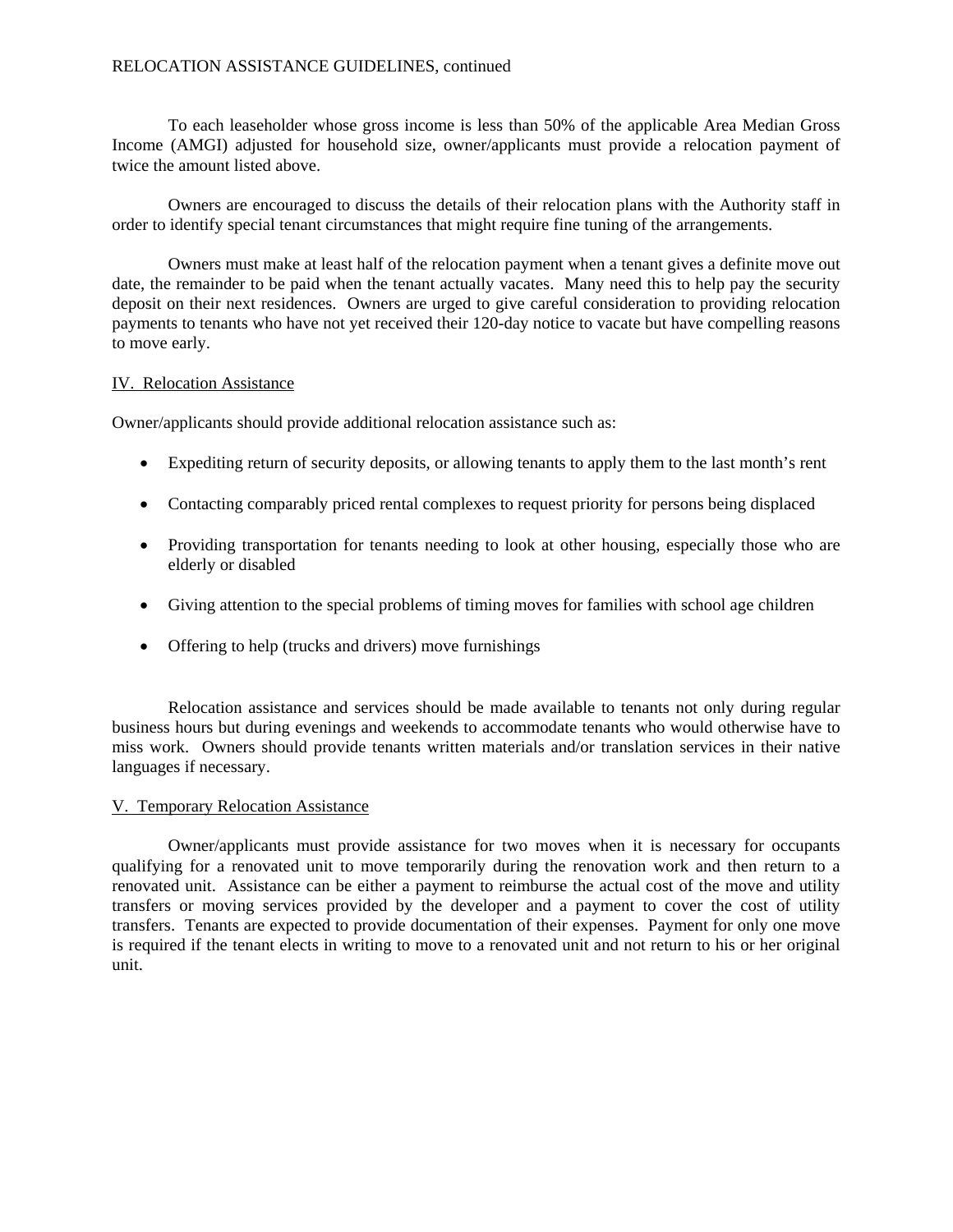# VI. 120-Day Notice to Vacate

State law requires 120-day vacate notice for all condo and co-op conversions and for any change in the use of buildings with at least four rental units. These guidelines extend that notice period to all multi-family rental units vacated due to rehabilitation or demolition, and to single-family houses being demolished.

# VII. Full Communication of Renovation and Relocation Plans

 Owners must inform tenants of renovation and relocation plans as soon as possible, and to arrange for interpreters to help non-English speaking persons understand what the owner intends to do with the property. Open communication with tenants about plans for the development can be helpful to both owner and occupants by minimizing rumors and misunderstandings.

 Owners of complexes containing 20 or more units are required to submit a renovation and relocation plan to the Authority and to affected tenants. The plan should be as complete as possible, and updated as changes are made. The scope of the plan should be appropriate to the scale of the development being renovated, including at a minimum:

- 1) Name, address and contact person for the owner/ developer/ management company
- 2) Scope of the work to be done and phasing of work, including estimated timetables
- 3) Relocation payments and services to be offered
- 4) Anticipated rents and rental policies after the changes
- 5) Measures planned to minimize construction impact on occupied units.

The plan should be submitted to the Virginia Housing Development Authority, Multi-Family Development Division, Attention: Tax Credit Program Administrator.

## VIII. Documentation of Compliance

 Owner/applicants are required to maintain files which can, if required by the Authority, document compliance with the above requirements. Such files should include, but not be limited to copies of relocation plans, notices, canceled checks, and other items providing evidence of compliance with the above requirements.